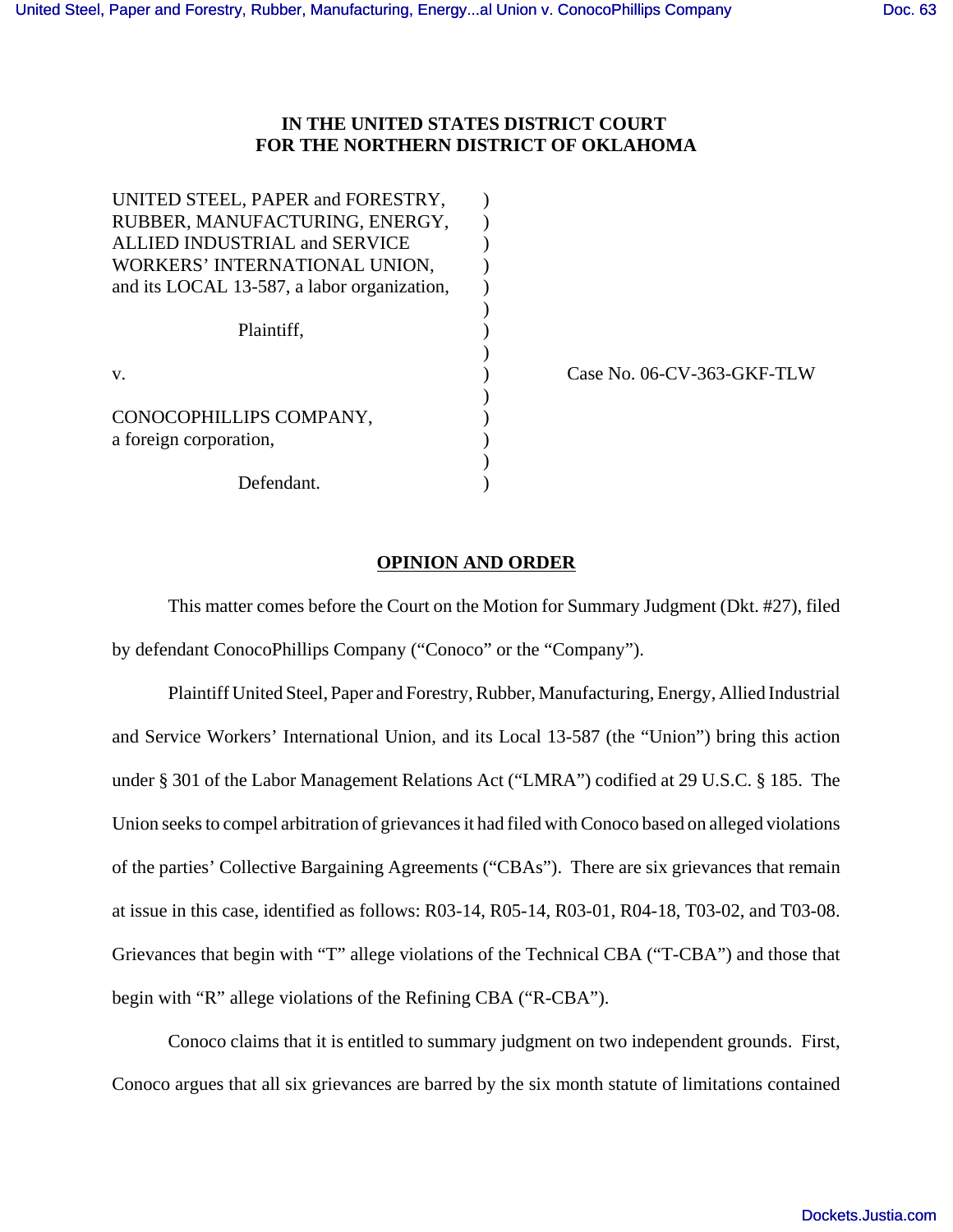in § 10(b) of the National Labor Relations Act ("NLRA"), codified at 29 U.S.C. § 160(b). Alternatively, Conoco argues that the six grievances are substantively unarbitrable under the terms of the CBA. Because this Court finds that the grievances are time-barred under the statute of limitations, it need not reach the arbitrability question.

## **I. Standard for Summary Judgment**

Summary judgment is appropriate "if the pleadings, discovery and disclosure materials on file, and any affidavits show that there is no genuine issue as to any material fact and that the movant is entitled to judgment as a matter of law." Fed.R.Civ.P. 56(c). A court must examine the factual record in the light most favorable to the party opposing summary judgment. *Wolf v. Prudential Ins. Co. of Am.*, 50 F.3d 793, 796 (10th Cir. 1995). The movant must meet the initial burden of showing the absence of a genuine issue of material fact, then the nonmovant bears the burden of pointing to specific facts in the record "showing a genuine issue for trial as to those dispositive matters for which it carries the burden of proof." *Id*.

## **II. Material Facts**

1. Conoco's Ponca City Refinery processes domestic and international crude oils delivered by pipeline from throughout North America. The Union is the collective-bargaining representative for a majority of the production and maintenance employees at the Refinery. These employees are either laborers or are assigned a number based upon seniority in a particular progression or craft. (Dkt. #27, p.6-7, undisputed; *see* Dkt. #37).

2. The CBAs contain nearly identical three-step grievance procedures for settling disputes between Conoco and the Union. At step one the grievance is dealt with by the immediate supervisor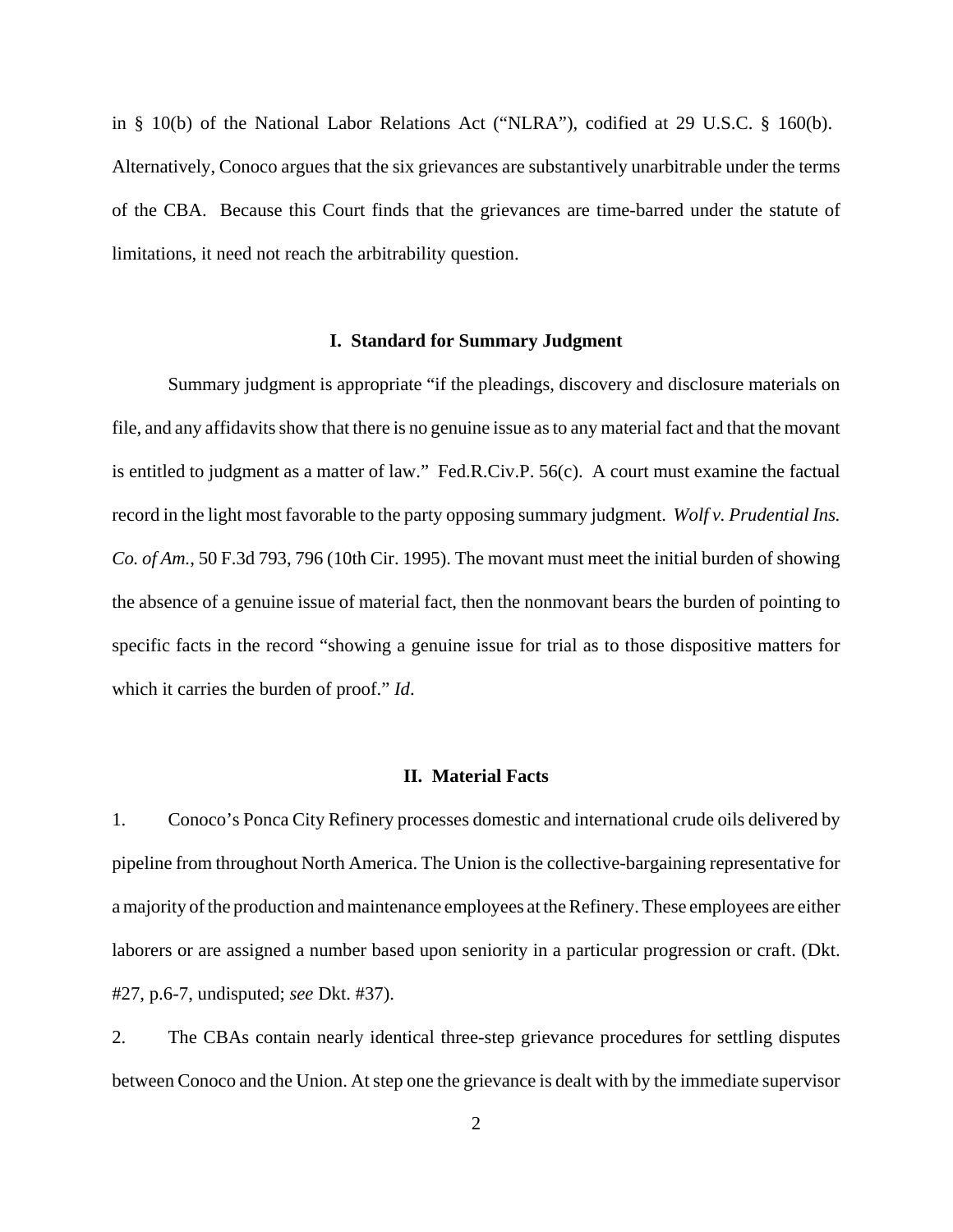of the aggrieved party. (Dkt. #37, p.2) At step two, the grievance is taken to the "second level of supervision or his designee." (*Id.*). If the parties cannot resolve the grievance through agreement after the first two steps, either party may submit the grievance to step three, arbitration. (Dkt. #27, p.7; undisputed, *see* Dkt. #37).

3. At step three, a party submitting an issue for arbitration must notify the other party. (Dkt. #27, Exh. B, p.39-40, Exh. C, p.21-22, uncontested; *see* Dkt. #37). Under the T-CBA parties must then mutually select an arbiter or jointly refer the matter to the Federal Mediation and Conciliation Service (FMCS). (Dkt. #27, Exh. C, p.21-22, uncontested; *see* Dkt. #37). Under the R-CBA the moving party must go directly to the FMCS to request arbitrators be appointed. (Dkt. #27, Exh. B, p.39-40, uncontested; *see* Dkt. #37). A step three submission to arbitration does not require a response from the non-moving party under either agreement. (*See* Dkt. #27, Exh. B, p.39-40, Exh. C, p.21-22, uncontested; *see* Dkt. #37).

4. "Only differences arising between the Union and the Company relating to interpretation or performance of this Agreement which cannot be adjusted by mutual agreement and have gone through the grievance procedure are arbitrable, except as otherwise provided in [the Agreement]" (Dkt. #27, Exh. B, p.40, Exh. C, p.22, Dkt. #27, p.7, undisputed; *see* Dkt. #37).

5. To be timely, a grievance must be brought to the attention of the employee's immediate supervisor within 10 days of the initial incident. (Dkt. #27, Exh. B, p.39, undisputed; *see* Dkt. #37). If the grievance is not timely raised, it does not begin the three step process, and is thus not arbitrable. (*See Id.; see also* Dkt. #27, p.7, undisputed).

6. There are "Management's Rights" clauses in Article 10 of the T-CBA and Article 11 of the R-CBA. (Dkt. #27, p.7-8; Dkt. #37, p.2). Per the terms of the CBAs, any grievances that arise under these articles are not arbitrable. (*Id.*).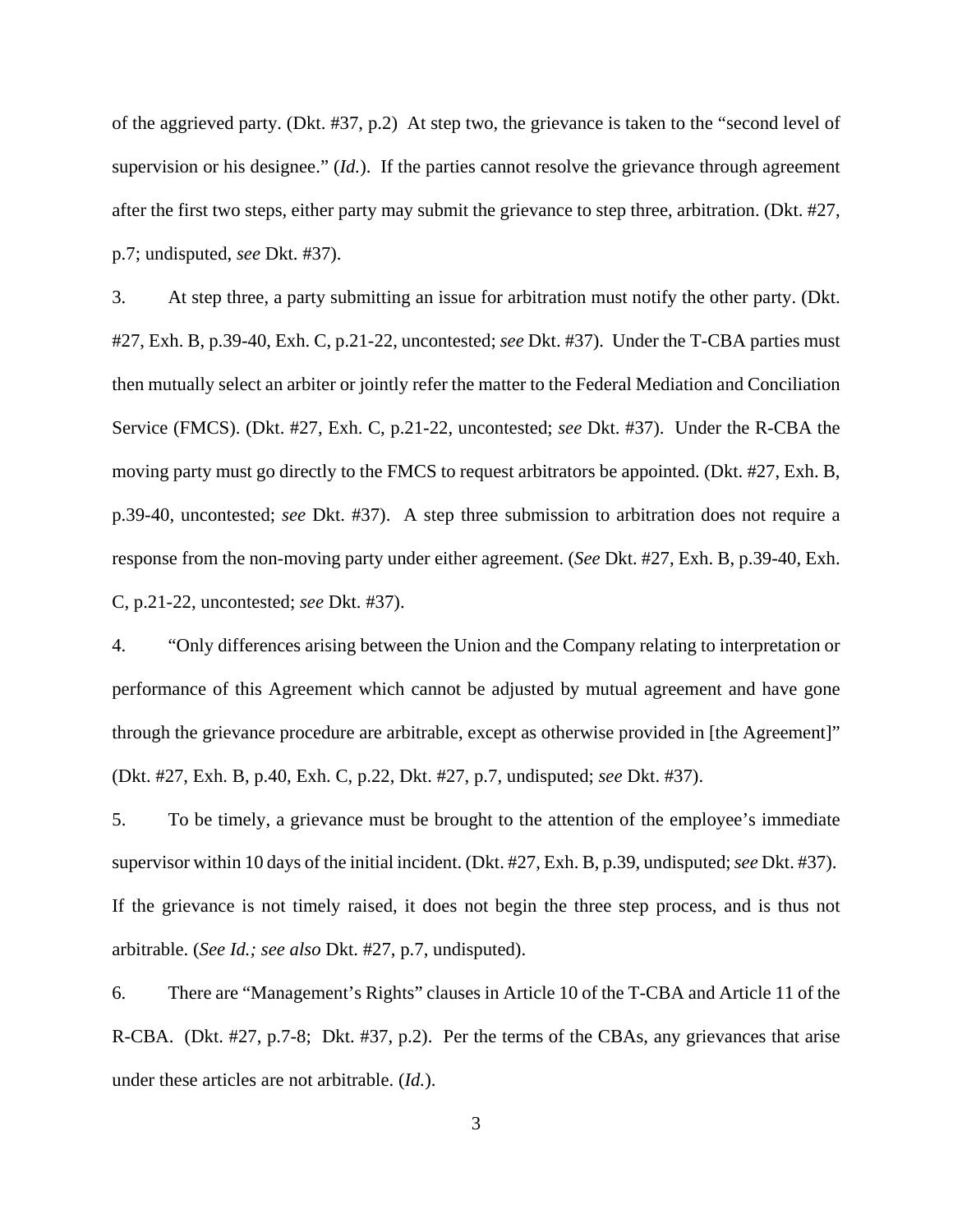7. **Grievance T03-02** was lodged on May 12, 2003 and denied at step one on May 23, 2003. (Dkt. #27, p.8-9; Dkt. #37, p.4). Conoco did not reply to the grievance at step two. (Dkt. #37, p.4). On July 7, 2003, Conoco responded by letter to the Union's step three submission to arbitration by stating: "this grievance is denied and non-arbitrable on the basis of jurisdiction, timeliness and Article 10, Management's Rights." (Dkt. #27, Ex. D, p.8, undisputed; *see* Dkt. #37). At no time thereafter did Conoco agree to arbitrate T03-02 or express any willingness to reconsider its position that the grievance was not arbitrable. (Dkt. #27, p.8-9, undisputed; *see* Dkt. #37).

8. **Grievance T03-08** was filed on November 10, 2003. (Dkt. #37, p.5). When the union requested arbitration at step three, Conoco sent a letter on January 8, 2004 saying that this grievance, as presented to Conoco at that time, involved Article 10 Management's Rights. (Dkt. #27, Ex. F, p.14 , undisputed; *see* Dkt. #37). Therefore "acting on these rights is not arbitrable and the Company will not arbitrate these actions." (*Id.*). That letter also stated that, "if the union is seeking arbitration over alleged violations of [other provisions] not covered in our discussions around article 10 or Article 20-6, please provide us with the specific claim of a violation so that we may respond and consider whether or not these new issues are right for arbitration." (*Id.*, undisputed; *see* Dkt. #37). There was no union response to that request. (*See* Dkt. #27, Ex. F). Plaintiffs contend that Conoco's letter was not actually a refusal to arbitrate. (Dkt. #37, p.5). Viewing this letter in the light most favorable to the plaintiffs, the plain language of the letter articulates a refusal to arbitrate current claims and a request for any new claims to determine their arbitrability. At no time thereafter did Conoco agree to arbitrate T03-08 or express any willingness to reconsider its position that T03-08 was not arbitrable. (Dkt. #27, p.9-10; Dkt. #37, p.5-6).

9. **Grievance R04-18** was filed on July 14, 2004. (Dkt. #27, p.11; Dkt. #37, p.7). Conoco responded to the union's step three demand for arbitration by a letter which jointly addressed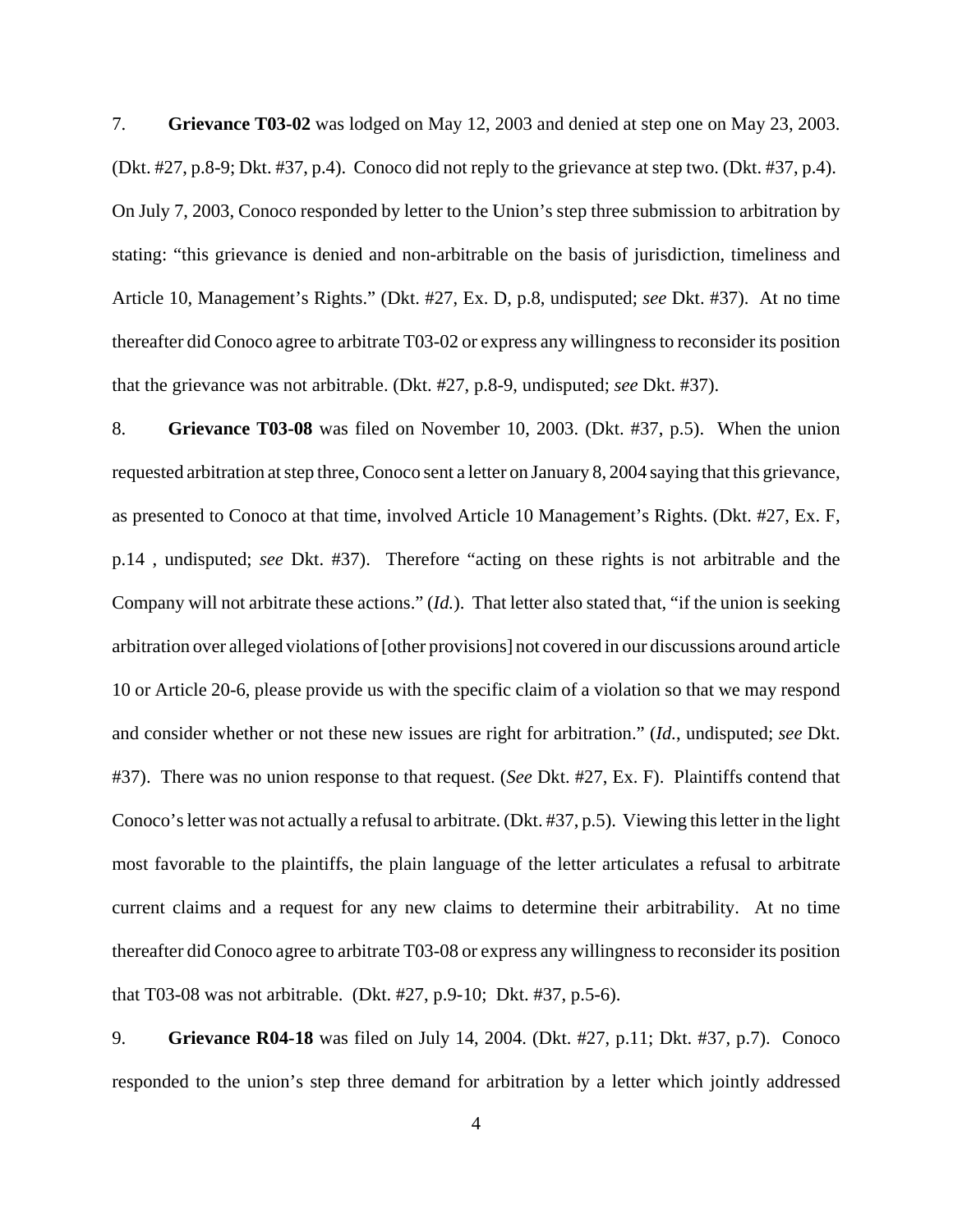grievances R04-18 and R04-22 on January 25, 2005. (*Id.*). The letter stated: "the Company cannot agree to arbitrate Gr. 04-18 (operations philosophy) unless the parties narrow the scope of the grievance. As indicated during our meetings . . . and the associated grievance correspondence, many of the issues involved arise under Article 11, Management's Rights. As you know, such issues are subject to the grievance procedure but cannot be submitted to arbitration." (Dkt. # 27, Exh. H, p.9, undisputed; see Dkt. #37). The letter held open the possibility that it was "available to discuss any aspects of this grievance for the purpose of defining the issue(s) to include in an arbitration hearing." (Dkt. #27, Exh. H, p.9). The Union has not disputed Conoco's assertion that the parties never agreed that any issues were arbitrable, nor has the Union demonstrated it attempted to "narrow the scope of the grievance" to make it arbitrable. (*See* Dkt. #37). There is no indication in the record that the union pursued further discussion or revision of its grievance until June 16, 2006 when the union renewed its demand for arbitration but did not alter the grievance. (*See* Dkt. #37, p.8; Dkt. #37-3, p.4). At no time thereafter did Conoco agree to arbitrate R04-18 or express any willingness to reconsider its position that R04-18 was not arbitrable. (Dkt. #27, p.11, undisputed; *see* Dkt. #37). 10. **Grievance R03-01** was filed on January 2, 2003. (Dkt. #27, p.10; Dkt. #37, p.6). At step one, Conoco denied that the grievance was arbitrable by letter stating that the grievance "constitutes a grievance over Management's Rights under Article 11 of the CBA and as such it is grievable but not arbitrable." (Dkt. #27, Exh. G, p.4, undisputed; *see* Dkt. #37). The Union took the grievance to step two, which Conoco denied by stating that "[n]othing... has changed the issues." (Dkt. #27, Exh. G, p.6, undisputed; see Dkt. #37). Conoco did not respond to the union's request for arbitration dated February 17, 2003. (Dkt. #27, p.10, undisputed; *see* Dkt. #37). On June 27, 2003, the Union filed a Charge with the National Labor Relations Board ("NLRB"). (Dkt. #27, Exh. G, p.8-9, undisputed; *see* Dkt. #37). As the "Basis of the Charge," the Union alleged: "Company refuses to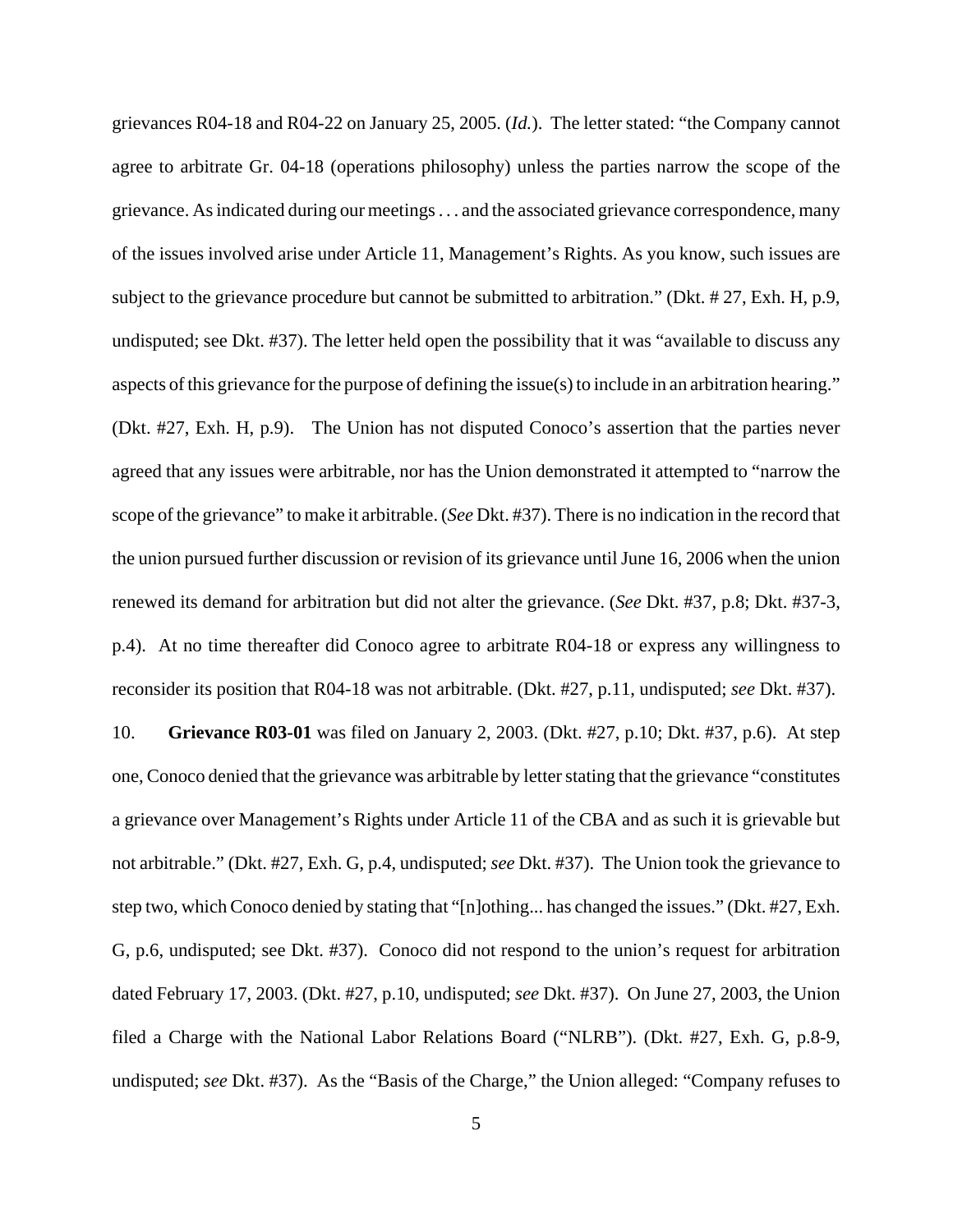arbitrate grievance . . ." (*Id.*). The NLRB subsequently denied the complaint, citing insufficient evidence that Conoco violated the NLRA. (*Id.*). At no time thereafter did Conoco agree to arbitrate R03-01 or express any willingness to reconsider its position that R03-01 was not arbitrable. (Dkt. #27, p.10-11, undisputed; *see* Dkt. #37).

11. **Grievance R05-14** was filed on June 15, 2005. (Dkt. #27, p.13; Dkt. #37, p.10). At step one, Conoco denied the grievance by letter on June 21, 2005. (Dkt. #27, Exh. L, p.4, undisputed; *see* Dkt. #37). This letter did not specifically deny arbitration, but it rejected the grievance because it implicated Article 11 of the CBA, the management's rights clause. (*Id.*). Article 11 management's rights issues are not arbitrable under the contract. (Dkt. #27, p.7-8; Dkt. #37, p.2). At step two Conoco again denied the claim by letter on July 1, 2005, stating that the claim arose under Article 11. (Dkt. #27, Exh. L, p.8, undisputed; *see* Dkt. #37). Neither denial explicitly refused arbitration, but both stated that the grievance was denied under Article 11. (Dkt. #27, Exh. L, p.6, 8, undisputed; *see* Dkt. #37). At no time thereafter did Conoco agree to arbitrate R05-14 or express any willingness to reconsider its position. (Dkt. # 27, p.13-14, undisputed; *see* Dkt. #37, p.10-11).

12. **Grievance R03-14** was filed on July 20, 2003. (Dkt. #27, p.15; Dkt. #37, p.12). This grievance was filed in response to an incident that took place on June 1, 2003. (Dkt. #27, p. 14-15, undisputed; Dkt. #37, p. 12-13). On August 5, 2003, Conoco denied the step one grievance request as "untimely." (*Id.*). In an August 15, 2003, letter Conoco again denied the grievance at step two, stating "the grievance is not timely." (Dkt. #27, Exh. N, p.4, undisputed; *see* Dkt. #37). Although neither of Conoco's letters explicitly used the term "arbitrate," (*see* Dkt. #27, Exh. N, p.2, 4, undisputed; *see* Dkt. #37) grievances which are not timely raised do not trigger the three step arbitration process and are thus not arbitrable under the CBAs. (Dkt. #27, Exh. B, p.39, undisputed; *see* Dkt. #37). To be timely a grievance must be brought to the attention of the aggrieved's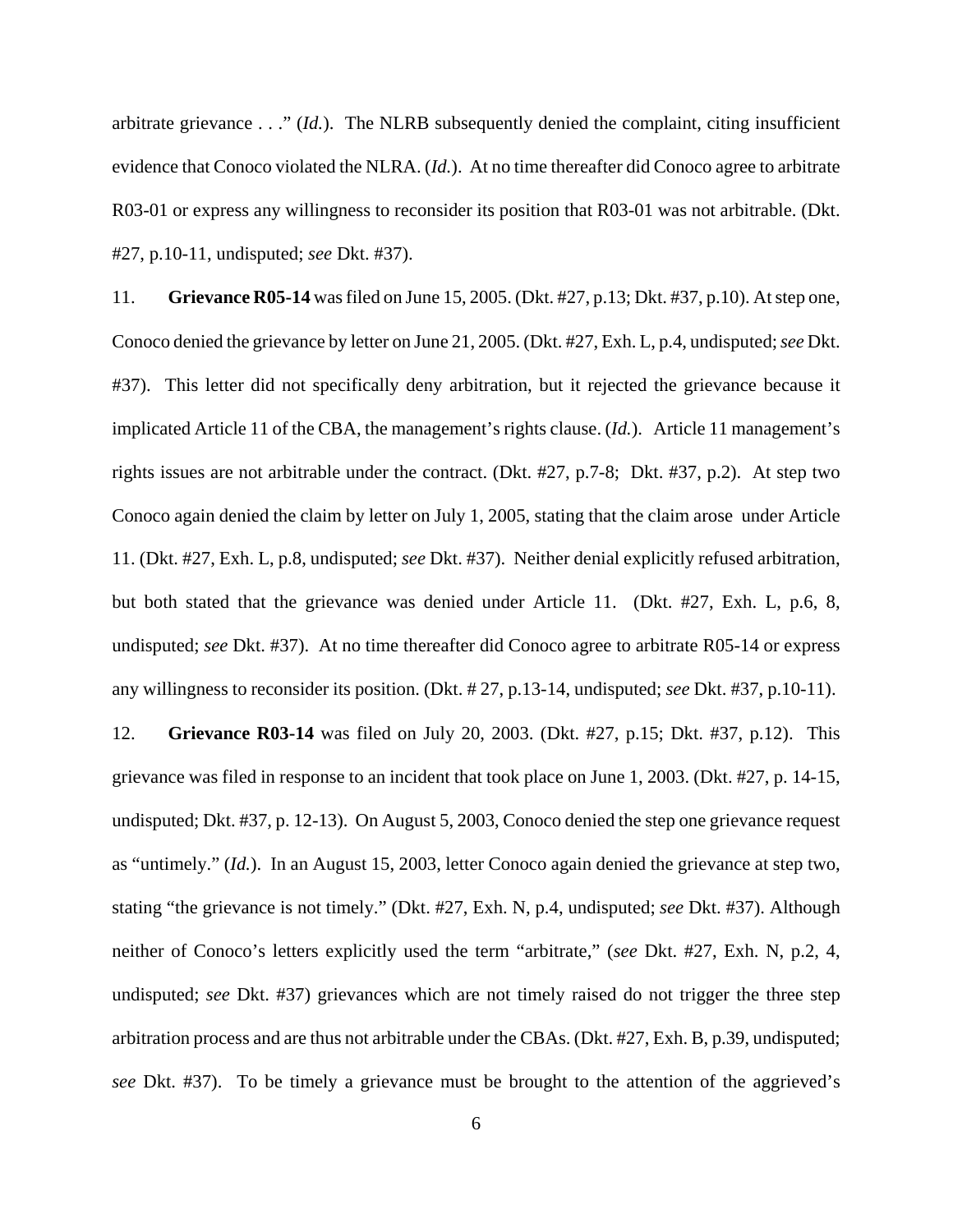immediate supervisor within 10 days of the incident. (*Id.*). On August 29 and September 5, 2003, the union sent formal requests to arbitrate at step three, and Conoco did not respond. (Dkt. #27, Exh. N, p. 5-6, undisputed; Dkt. #37, p.12). At no time thereafter did the company agree with the union to arbitrate or reconsider its position. (Dkt. #27, p.15, undisputed; *see* Dkt. #37).

# **III. Applicable Statute of Limitations**

Conoco contends that the applicable statute of limitations for a suit between an employer and a labor organization is six months. (Dkt. #27, p.16). Plaintiff argues that laches, rather than a statute of limitations, is the proper defense for a case of this nature. (Dkt. #37, p.14). Moreover, plaintiff asserts that any laches defense should properly be raised before the arbitrator, not the federal court. (*Id.*).

The parties agree that Congress provided no federal statute of limitations for § 301 actions for litigation between an employer and a labor organization. (Dkt. #37, p.14; Dkt. 27, p.17; *See Garcia v. Eidal Int'l Corp.*, 808 F.2d 717, 719 (10th Cir. 1986)). Neither the Tenth Circuit nor the Supreme Court have ruled on the proper statute of limitations for pure § 301 actions. Where no federal statute of limitations is legislatively enacted, as is the case here, courts must "'borrow" the most suitable statute or other rule of timeliness from another source. *DelCostello v. Int'l Broth. Of Teamsters*, 462 U.S. 151, 159 (1983). While Courts generally apply the most closely analogous statute of limitations under state law, the *DelCostello* Court explained that "when a rule from elsewhere in federal law clearly provides a closer analogy than available state statutes, and when the federal policies at stake and the practicalities of litigation make that rule a significantly more appropriate vehicle for interstitial lawmaking, we have not hesitated to turn away from state law."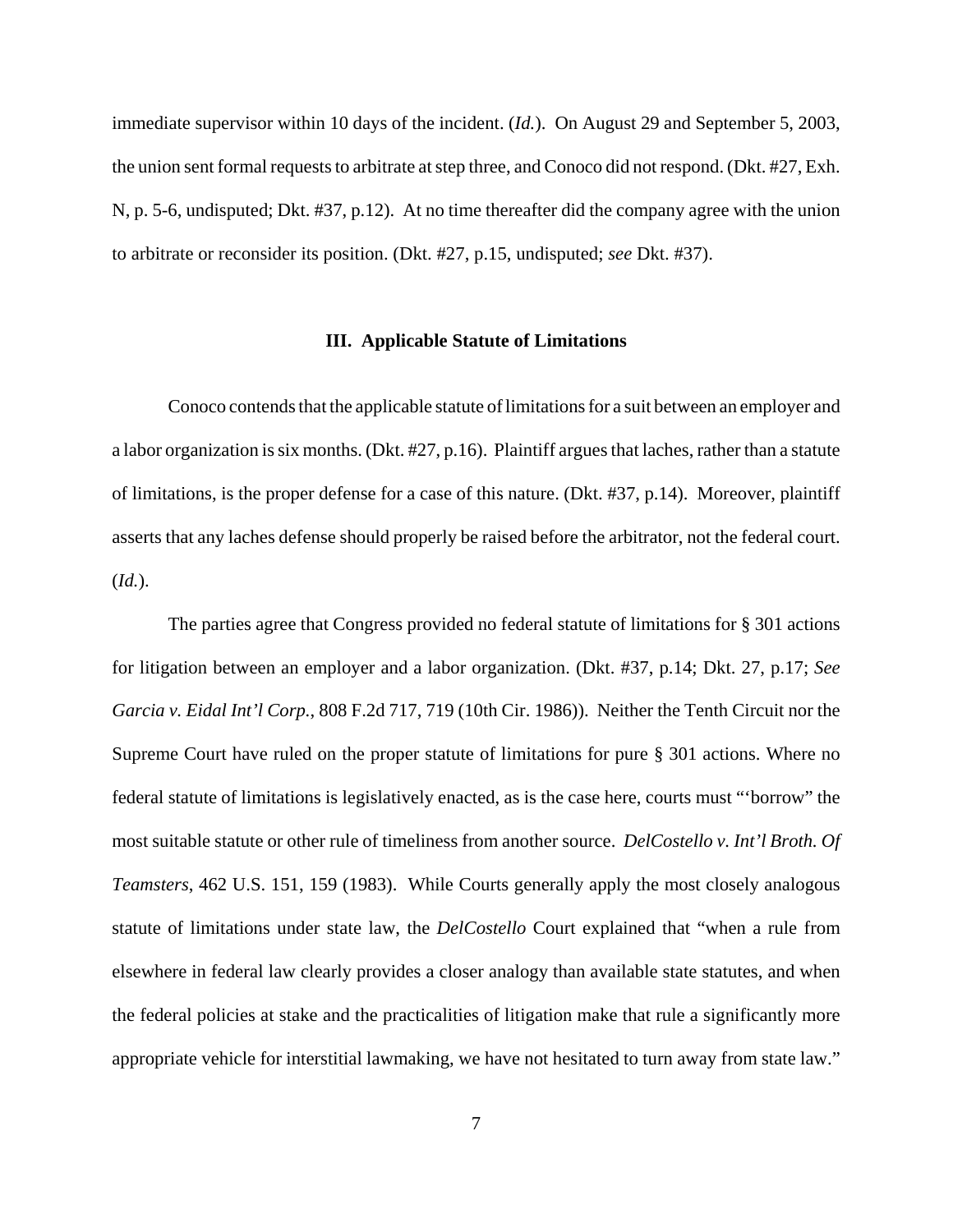*Id.* at 171-72.

Every circuit court opinion brought to this Court's attention has unanimously applied the six month statute of limitations found in NLRA §10(b) to claims to compel arbitration under the  $LMRA<sup>1</sup>$ . The circuits that have adopted the six-month statute of limitations include every circuit but the Tenth and Fourth. The great weight of authority from other circuits supports the important federal interests underlying this action. A suit to compel arbitration "seeks to vindicate the vital interest of federal labor law in maintaining 'the system of industrial self-government. . . . with its heavy emphasis on grievance, arbitration, and the 'law of the shop.''" *Western Electric*, 860 F.2d at 1141 (quoting *United Parcel Service, Inc. v. Mitchell,* 451 U.S. 56, 63-64 (1981)). As such, "actions to compel arbitration appear closely analogous to suits over unfair labor practices which are directly subject to the proscription of section 10(b)." *Id.* The First Circuit echoed the Supreme Court, explaining that in labor law, "we think it markedly undesirable for the arbitral process to be "suspended in limbo for long periods . . ." *Id.* at 1141 (quoting *United Parcel Service,* 451 U.S. at 64). The Fifth Circuit's statement on this point is especially succinct: "When arbitration has not yet occurred, however, rights remain unsettled, and therefore the shorter six-month period is appropriate for a suit to compel arbitration." *A.P. Green Refractories,* 895 F.2d at 1055.

<sup>&</sup>lt;sup>1</sup>See Commc'ns Workers of Am. V. Am. Telephone & Telegraph Co., 10 F.3d 887, 889 (D.C. Cir. 1993); *Local No. 88 United Food & Commercial Workers Union, AFL-CIO, CLC v. Middendorf Meat Co.*, 991 F.2d 801 (8th Cir. 1993) (Unpublished); *United Food & commercial Workers Local 100A, AFL-CIO & CLC v. John Hofmeister & Son, Inc.*, 950 F.3d 1340 (7th Cir. 1991); *Aluminum, Brick and Glassworkers Intern. Union Local 674 v. A.P. Green Refractories, Inc.*, 895 F.2d 1053 (5th Cir. 1990); *Communications Workers of America, AFL-CIO v. Western Elec. Co., Inc.*, 860 F.2d 1137 (1st Cir. 1988); *McCreedy v. Local Union No. 971, UAW*, 809 F.2d 1232 (6th Cir. 1987); *Associated Brick Mason Contractors of Greater N.Y., Inc. v. Harrington*, 820 F.2d 31 (2nd Cir. 1987); *International Ass'n of Machinists and Aerospace Workers, Local Lodge No. 1688 v. Allied*, 786 F.2d 1561 (11th Cir. 1986); *Teamsters Union Local 315 v. Great W. Chem. Co.,* 781 F.2d 764 (9th Cir. 1986); *Fed'n of Westinghouse Indep. Salaried Unions v. Westinghouse Elec. Corp.,* 736 F.2d 896 (3d Cir. 1984)).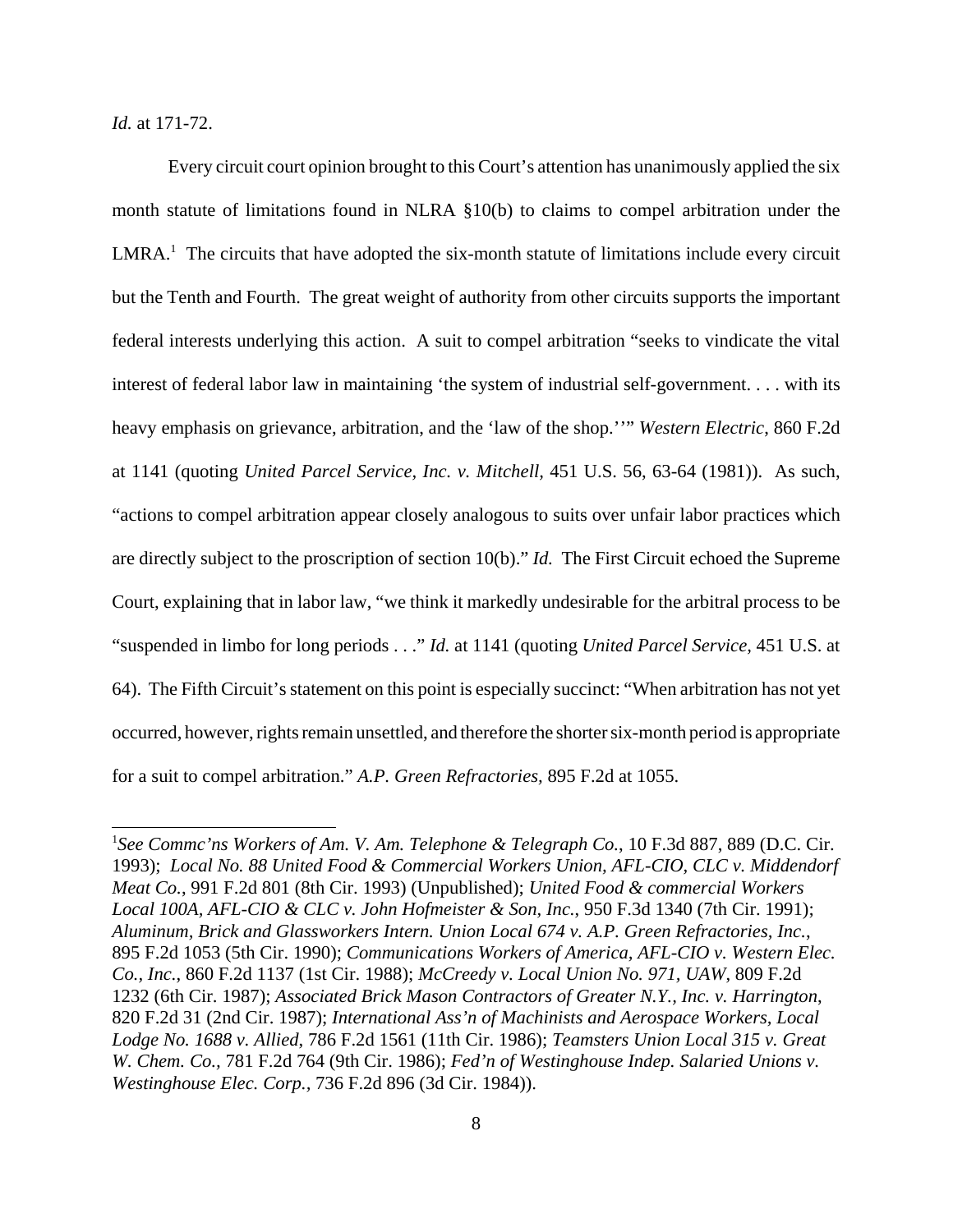Plaintiff's contention that laches is the only permissible timeliness defense for a case that seeks to compel arbitration can be quickly disposed of. The only case law plaintiff cites for this proposition is *Int'l Union of Operating Eng'rs v. Flair Builders, Inc.*, 406 U.S. 487 (1972). *Flair* merely holds that laches is an available defense, not that it is the only available defense, in motions to compel arbitration. *Flair* did not even mention the possibility of a statute of limitations defense, much less rule it out. The case was decided years before the National Labor Relations Act at issue in this case was even passed. Moreover, the Court in *Flair* ruled on a very expansive contract that called for arbitration of "any difference" between the parties. The Court held that under those specific facts that "[h]aving agreed to the broad clause, the company is obliged to submit its laches defense, even if 'extrinsic,' to the arbitral process." *Id.* Nonetheless, the Court held that "nothing we say here diminishes the responsibility of a court to determine whether a union and employer have agreed to arbitration. That issue, as well as the scope of the arbitration clause, remains a matter for judicial decision." *Id.* Plaintiffs' arguments that a statute of limitations defense is improper and that the issue should be decided by the arbiter are against the great weight of persuasive opinions from other circuits (*see, supra*, fn.1) and unsupported by the Court in *Flair*. *See Id.*

For these reasons, the Court agrees with the weight of concurring authority that a MLRA §301 suit to compel arbitration is limited by the six month statute of limitations from § 10(b) of the NLRA. The scope of the arbitration agreement is also an issue for decision by this Court, not the arbitrator. This does not end the statute of limitations inquiry, however, as there remains the question of when the claims accrued.

# **IV. Timeliness of the Union's Claims**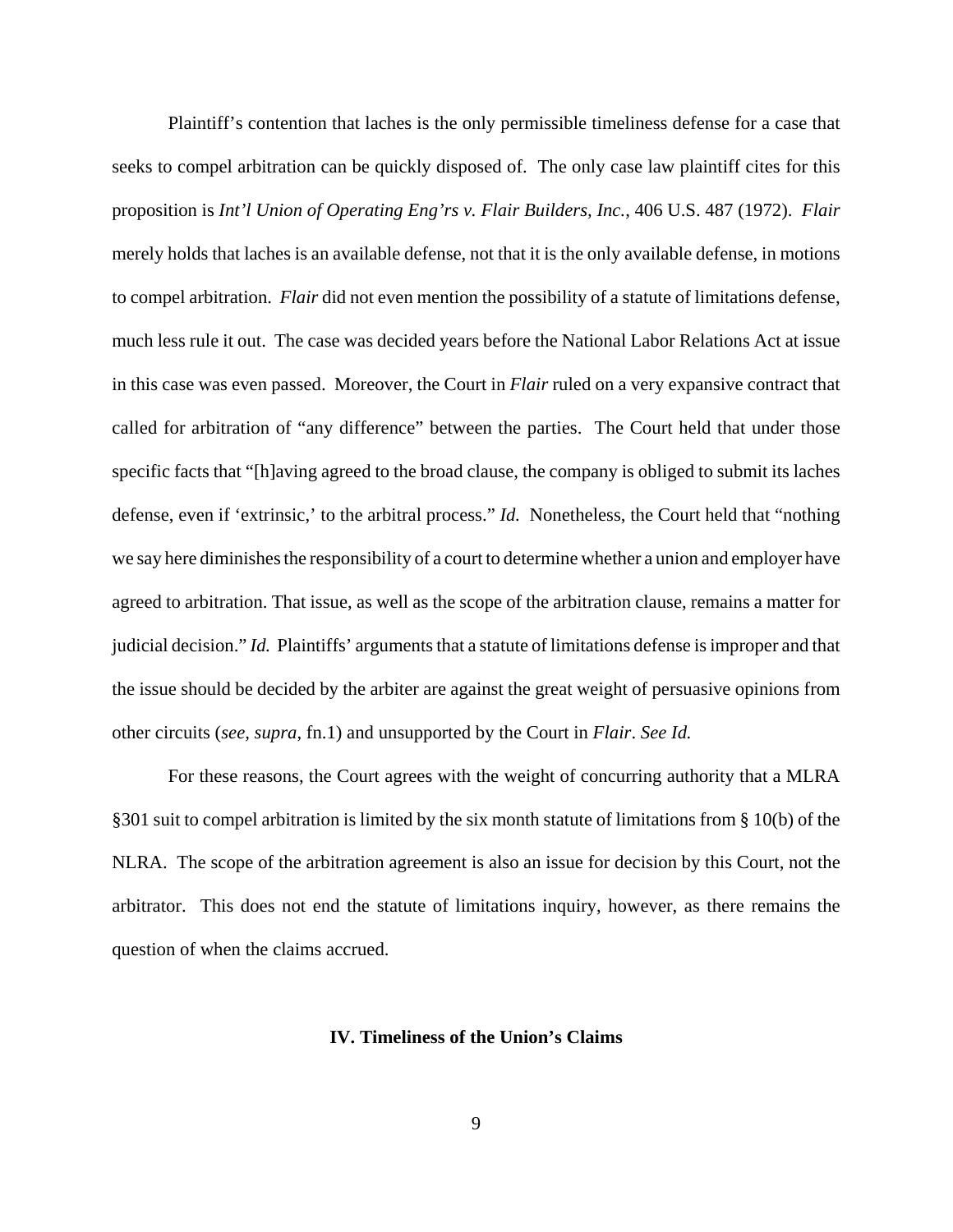Although the parties did not bring any controlling authority to this Court's attention, they agree that the statute of limitations begins to run when one party "clearly refuses" to arbitrate the grievance. (Dkt. #27, p.20, citing *Western Elec.*, 860 F.2d at 1144-45; Dkt. #37, p.16). Several other circuits have adopted this (or a substantially similar) standard: "the cause of action to compel arbitration under a collective bargaining agreement accrues when one party clearly refuses to arbitrate the dispute." *A.P. Green Refractories, Inc.*, 895 F.2d at 1055 (5th Cir. 1990); *Westinghouse*, 736 F.2d at 902 (3rd Cir. 1984) (question is when employer "finally refused arbitration"); *Teamsters Union Local 315*, 781 F.2d at 769 (9th Cir. 1986) (time begins to run "when it was made clear by the Employer to the Union that the Employer would not submit the matter to arbitration."). Given the weight of authority, and the parties' agreement, this Court will apply a standard of "clear" denial of arbitrability.

 Neither party has presented any controlling authority to determine what constitutes a clear refusal or final denial of arbitration. Defendant argues that a party need not "utter the magic words 'we refuse to arbitrate this dispute'" to prove it unequivocally refused to arbitrate, and the court should consider other unambiguous communications and conduct as well. *In re Diamond D Constr. Corp. v. Int'l Union of Operating Eng'rs*, 15 F.Supp. 2d 274, 289 (W.D. N.Y. 1998); *Indep. Coca-Cola Emp. Union of Lake Charles v. Coca-Cola Bottling Co.*, 114 Fed. App'x. 137, 141-42 (8th Cir. 2004) (unpublished).The First Circuit considered this issue in *Western Electric*, where the employer told the Union at least four separate times that it would not arbitrate the matter. 860 F.2d at 1144. The court found that as soon as the employer had first "unequivocally spurn[ed] arbitration" that the "goal of grievance resolution is . . . best served by forcing the union to sue for arbitration within a reasonable period of time thereafter." *Id.* at 1144-45. The court reasoned that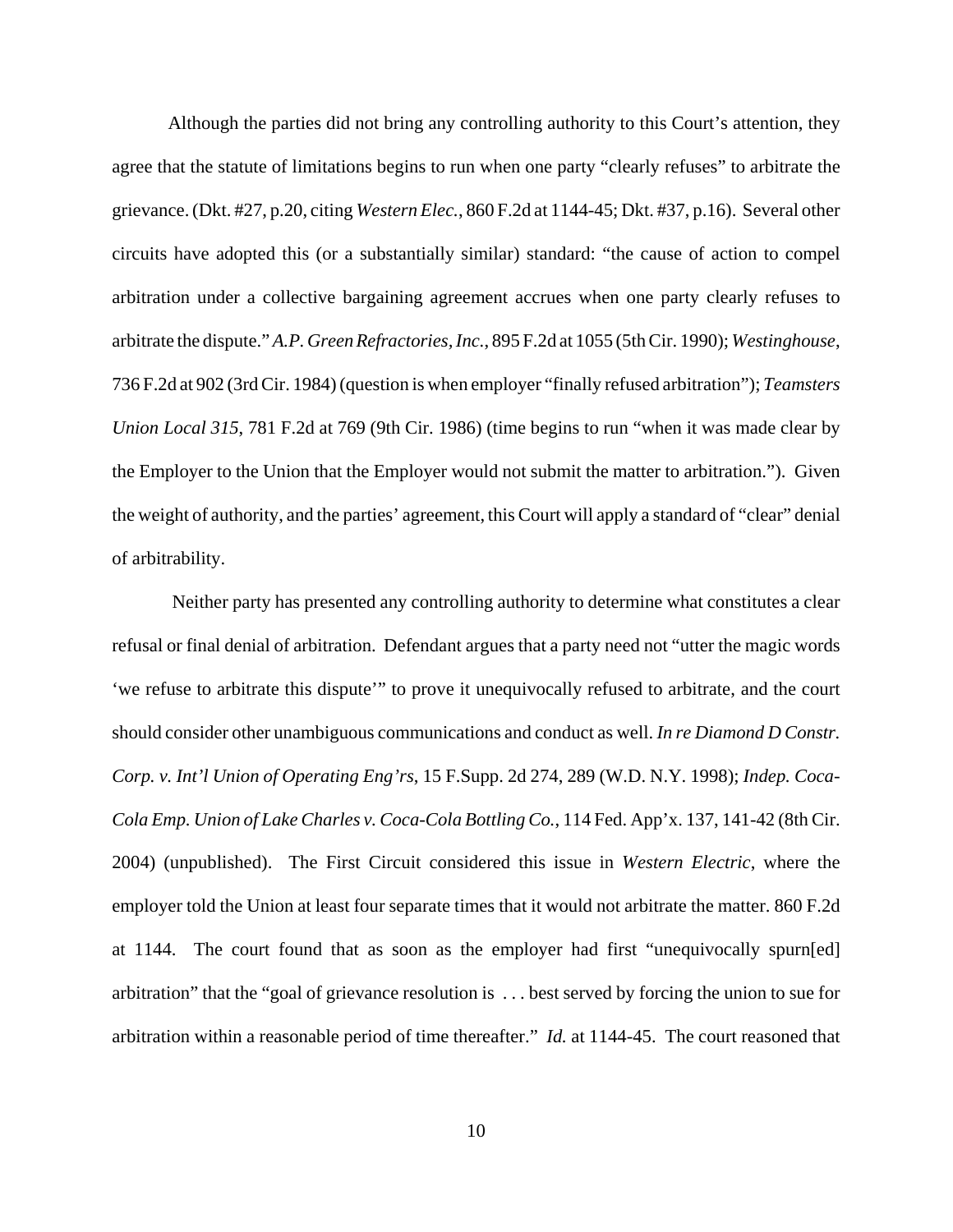the goal of the short statute of limitations was to prevent the threat of arbitration "dangling, unresolved" for an extended period of time. *Id.* 

Defendant urges the Court to adopt the reasoning of *Coca-Cola*, that "when one party tells another that it has no viable cause of action because any claims that it might have had are now time-barred, that party has unequivocally refused to arbitrate. Although Coca-Cola might have chosen its words more carefully, there is no need for a party refusing to arbitrate to use that term (or any other talismanic words) to express its refusal to arbitrate." 114 Fed. App'x at 141 (5th Cir. 2004); *see also Middendorf Meat Co.*, 991 F.2d 801, \*2 (8th Cir.) (holding that the claim accrued after the employer denied a request for arbitration as untimely under the collective bargaining agreement). The Fifth Circuit also relied upon the fact that they "perceive no doubt or equivocation in Coca-Cola's position that it did not intend to arbitrate claims that the Union and Etienne could no longer pursue by virtue of the statute of limitations." *Id.* at 142. The ultimate question of whether a party has clearly refused to arbitrate, however, "turns on the particular facts of each case." *Id.*

Plaintiff asserts in its Response to the Motion for Summary Judgment (Dkt. #37), with no case law in support, that a refusal to arbitrate cannot be "clear" or "final" under the CBAs until a formal request for arbitration is denied at step three. (*See* Dkt.#37, p.16). In a Notice of Supplemental Authority plaintiff provided two cases to argue that arbitration cannot be clearly refused until the grievance process is completed or breaks down to the disadvantage of one party. *See Teamsters Local Union 688 v. Unisource Worldwide*, 157 F.Supp. 2d 1081 (E.D. Mo. Aug. 2, 2001); *Commc'n Workers of Am. v. Sw Bell Tel. Co.*, 2006 WL 3408409 (W.D. Mo. Nov. 27, 2006). The *Unisource* court concluded that under the facts of that case, the company's rejection of arbitration did not trigger the statute of limitations until the Union submitted a formal demand for arbitration. 157 F.Supp. 2d at 1083. The second case, *Bell Telephone*, involves a grievance which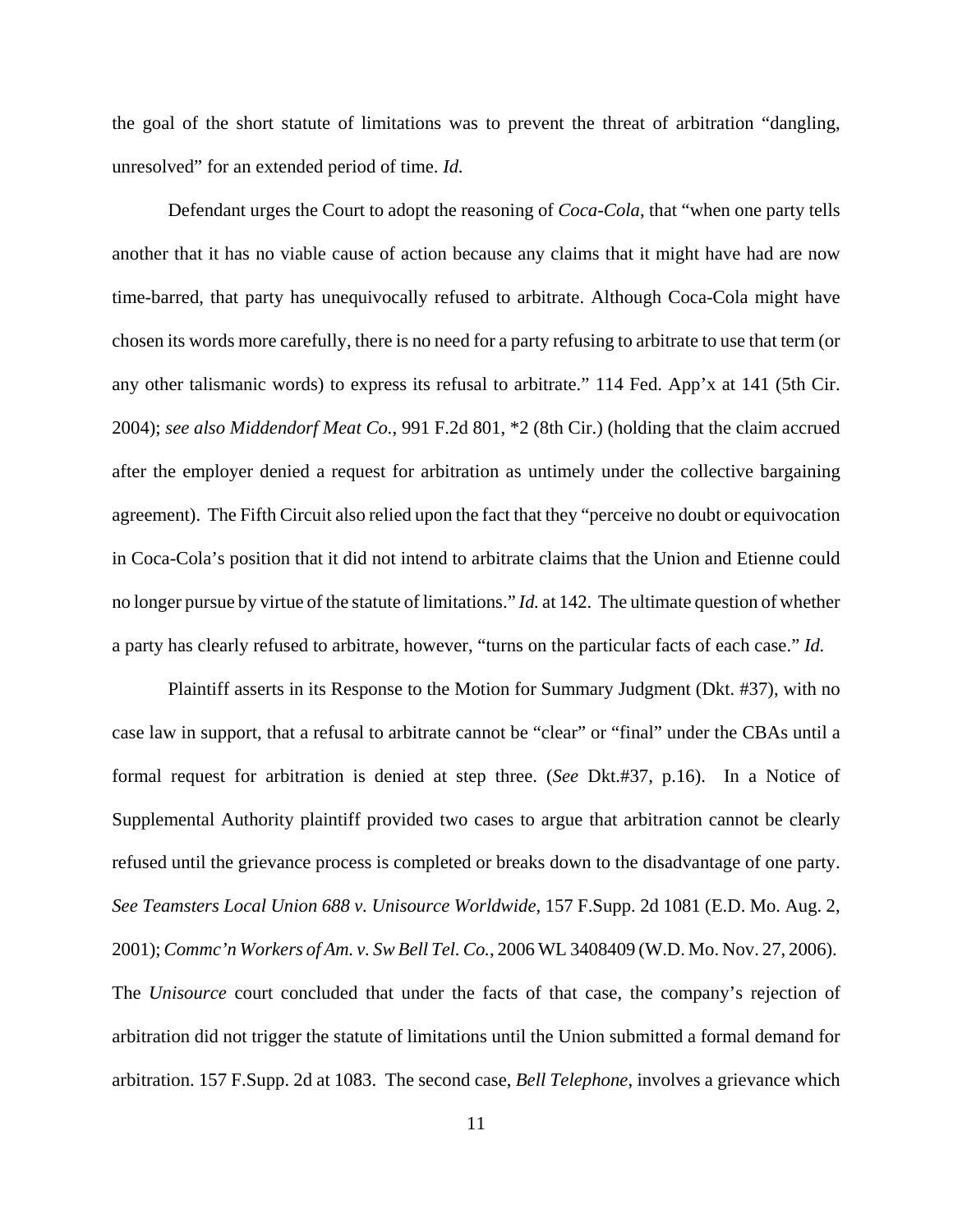actually went through arbitration and the legal reasoning tracks the language of *Unisource* almost verbatim. 2006 WL 3408409.

The courts in these two cases faced potentially conflicting directives from the Eighth Circuit regarding the accrual time for actions to compel arbitration. On one hand, "[a] cause of action to compel arbitration 'accrues when the grievance procedure is exhausted or otherwise breaks down to the employee's disadvantage[.]' " *Id.* at 1082-83 (quoting *Cook v. Columbian Chem. Co.*, 997 F.2d 1239, 1241 (8th Cir.1993)). On the other hand, "[a] cause of action to compel arbitration under a collective bargaining agreement accrues when one party clearly articulates its refusal to arbitrate the dispute." *Id.* (quoting *United Food and Comm. Workers Union Local No. 88, AFL-CIO, CLC v. Middendorf Meat Co.*, 794 F.Supp. 328, 332 (E.D. Mo. 1992), aff'd, 991 F.2d 801 (8th Cir.1993)). This Court finds that the two Eighth Circuit rules are not necessarily in tension: a clear refusal of arbitration certainly occurs after a formal rejection of arbitration at the conclusion of the grievance process, but that does not necessarily mean it is impossible for a clear refusal of arbitration to occur during the course of the grievance process.<sup>2</sup> Both Missouri district courts found under their respective facts that a cause of action to compel arbitration did not accrue until a formal rejection at the conclusion of the grievance process. As discussed below, however, these two cases are factually and legally distinct from the current situation in several ways.

 This Court finds that the holding of the *Diamond* court (15 F.Supp. 2d at 289 (W.D. N.Y. 1998)) is better suited to this case. It held that: "[g]iven the repeatedly stated public interest in a

<sup>2</sup>The court in *Unisource* implicitly acknowledged that the two rules it examined were not inherently in tension, and that neither one was controlling precedent. *Id.* ("The Court concludes that *the better interpretation* of the principles of *United Rubber* and *United Food* yields the conclusion that the complaint was timely filed." (emphasis added)). It relied on no other source of law for its ruling, and the Union cites no other sources of law to this Court for the position that these views of the law must be in conflict.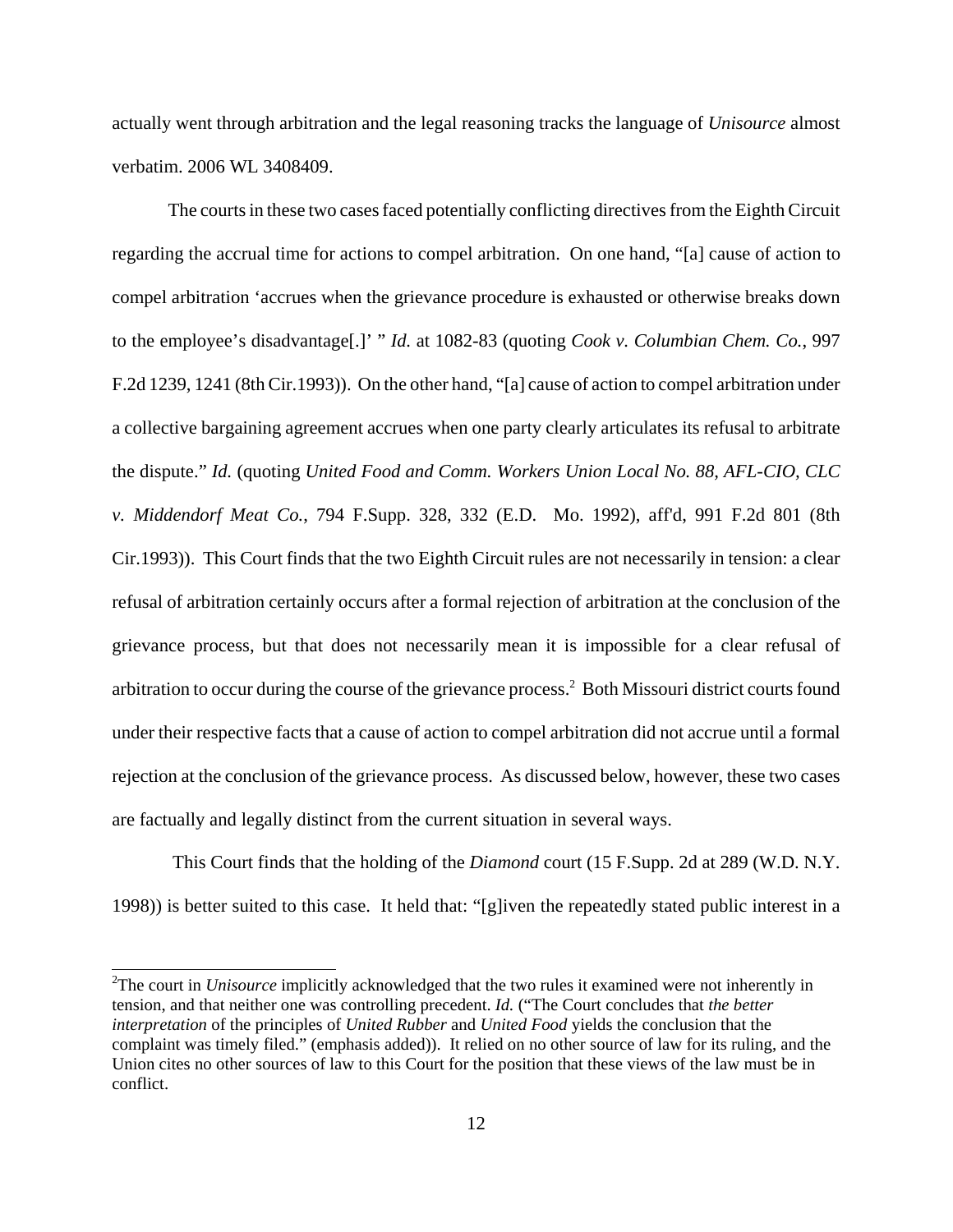prompt resolution of labor disputes, this court believes that the unequivocal refusal standard does not turn on whether the party resisting arbitration has filed a petition to stay arbitration or has uttered the magic words 'we refuse to arbitrate this dispute.'" *Diamond,* 15 F.Supp. 2d at 289. Thus the determination of when a cause of action accrued for each grievance will be a fact-dependant inquiry into whether Conoco communicated a "clear refusal" to arbitrate the grievance and, if so, when that communication occurred.

## **A. Grievances Refused as Non-Arbitrable at Step Three**

## **T03-02**

On May 23, 2003, Conoco denied the Union's grievance at step one. This letter stated, "[m]anagement's right to move work is covered in Article 10 Management's Rights and in the side letters of agreement on job security and successorship. Grievances over management's rights are not subject to arbitration. Therefore, it is our position that this grievance is denied and non-arbitrable on the basis of jurisdiction, timeliness and Article 10, Management's Rights." (Dkt. #27, Exh. D, p.4, undisputed; see Dkt. #37). When the union eventually attempted to submit the dispute to arbitration at step three, Conoco responded on July 7, 2003, stating, "[c]onsistent with the Company's Step 1 Response, dated May 23, 2003, this grievance is denied and non-arbitrable on the basis of jurisdiction, timeliness and Article 10, Management's Rights." (Dkt. #27, Exh. D, p.8, undisputed; see Dkt. #37). Under either party's interpretation of the clear refusal rule, this explicit step three refusal to arbitrate would start the statute of limitations running. Thus the statute of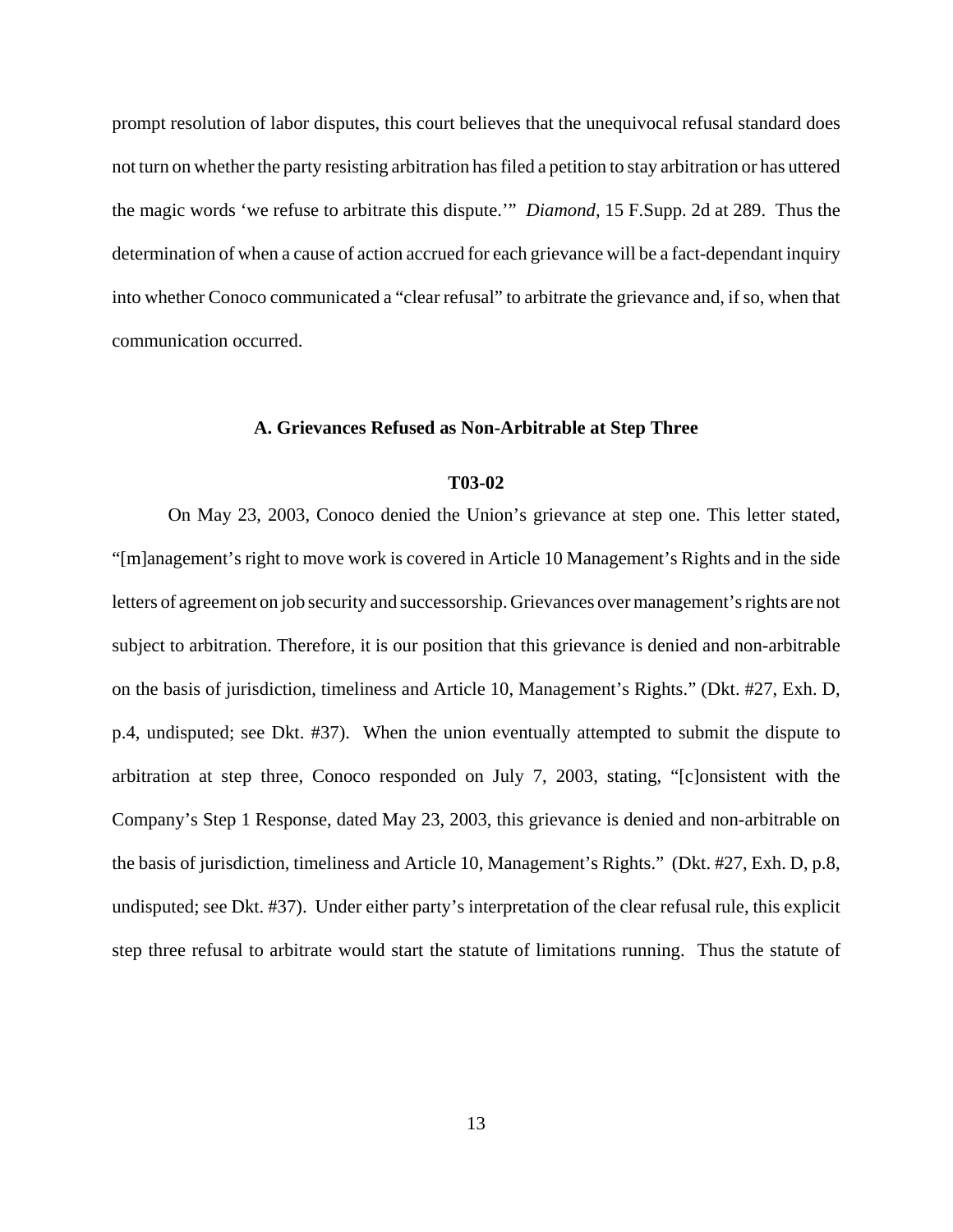limitations began to run no later than the Union's receipt of the July 7, 2003 response.<sup>3</sup> This action was not filed until July 14, 2006. T03-02 is time barred.

#### **T03-08**

On December 22, 2003, the Union submitted the grievance for arbitration. Conoco sent a letter on January 8, 2004, in response to the Union's step three request to arbitrate, reiterating that this grievance involved Article 10 Management's Rights, and thus, "the Company will not arbitrate these actions." (Dkt. #27, Exh. F, p.14). Under either party's interpretation of the clear refusal rule, this explicit step three refusal to arbitrate would start the statute of limitations running. The statute of limitations began to run on the Union's receipt of the January 8, 2004, letter.This action was not filed until July 14, 2006. T03-08 is barred by the six-month statute of limitations.

#### **R04-18**

Responding to the Union's step three arbitration demand, Conoco sent a letter on January 25, 2005, stating Conoco refused to arbitrate grievance R04-18 as written on the grounds that it was a Management's Rights issue. (Dkt. #27, p.11, undisputed; *see* Dkt. #37, p.7-8). Conoco was unequivocal in its refusal to arbitrate Management's Rights issues, and the Union has presented no evidence of any equivocation.After this clear refusal to arbitrate the grievance at stage three, the

<sup>&</sup>lt;sup>3</sup> The Union argues that when it sent letters to Conoco in June of 2006 (just one month before filing this action) again requesting arbitration as to each grievance, that it renewed the statute of limitations at that time. (Dkt. #37, p.18). Conoco contends its refusal to arbitrate never wavered and the Union may not extend the statute of limitations to revive expired claims by simply re-sending demands to arbitrate. (Dkt. #40, p.3). Conoco admits that there is often a delay between step three and actual arbitration while grievances are queued up for arbitration, but that this only applies to grievances that it had agreed to arbitrate. (Dkt. #40, p.4- 5). The Union has failed to submit evidence to the contrary in its briefs or at oral argument. If plaintiff is correct, it could resuscitate a claim for arbitration that had been clearly refused years before the filing of an action. This Court concludes that the June 2006 letters cannot resurrect claims, and have no bearing on the clear refusal determination in this case.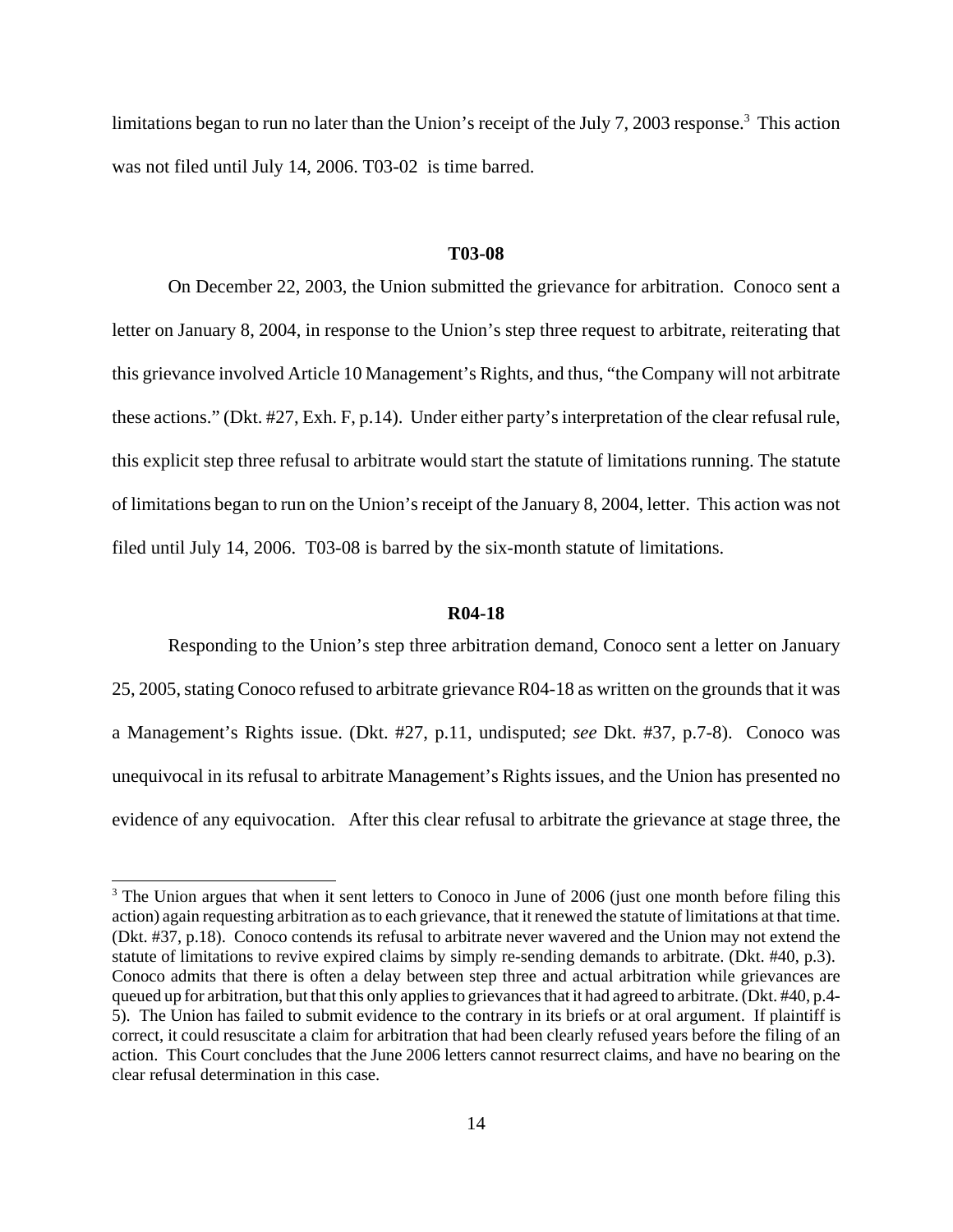statute of limitations began to run on the Union's receipt of the January 25, 2005, letter. This action was not filed until July 14, 2006. R04-18 is time barred.

#### **B. Grievances Refused as Non-Arbitrable at Step One and Two**

## **R03-01**

In response to the Union's step one grievance notice, Conoco sent a letter dated January 15, 2003, stating, "Since this grievance is over . . . Management's Rights under Article 11 of the CBA and as such it is grievable but not arbitrable." (Dkt. #27, Exh. G, p.4). At stage two, Conoco reiterated by letter on January 31, 2003 that "[n]othing . . . has changed the issues." (Dkt. #27, Exh. G, p.6). On February 17, 2003, the Union advanced the grievance to step three and Conoco did not respond. (Dkt. #27, p.10). Unlike steps one and two, the terms of the CBA do not require a response from the Company at step three. (Dkt. #27, Exh. B, p.39-40, Exh. C, p.21-22, uncontested; *see* Dkt. #37). The Union demonstrated its knowledge that a step three response from Conoco was not necessary roughly four and a half months later on June 27, 2003, when it filed a Charge with the NLRB.<sup>4</sup> (Dkt. #27, Exh. G, p.8-9). As the "Basis of the Charge," the Union alleged: "Company refuses to arbitrate grievance . . ." (*Id.*). By its own words, the Union knew that arbitration had been refused. The statute of limitations began to run on the Union's receipt of the January 31, 2003, letter. This action was not filed until July 14, 2006. Accordingly, R03-01 is time barred.

# **C. Grievances Denied Without Using the Term "Arbitration"**

## **R05-14**

<sup>&</sup>lt;sup>4</sup>The NLRB subsequently denied the complaint, citing insufficient evidence that Conoco violated the NLRA. (Dkt. #27, Exh. G).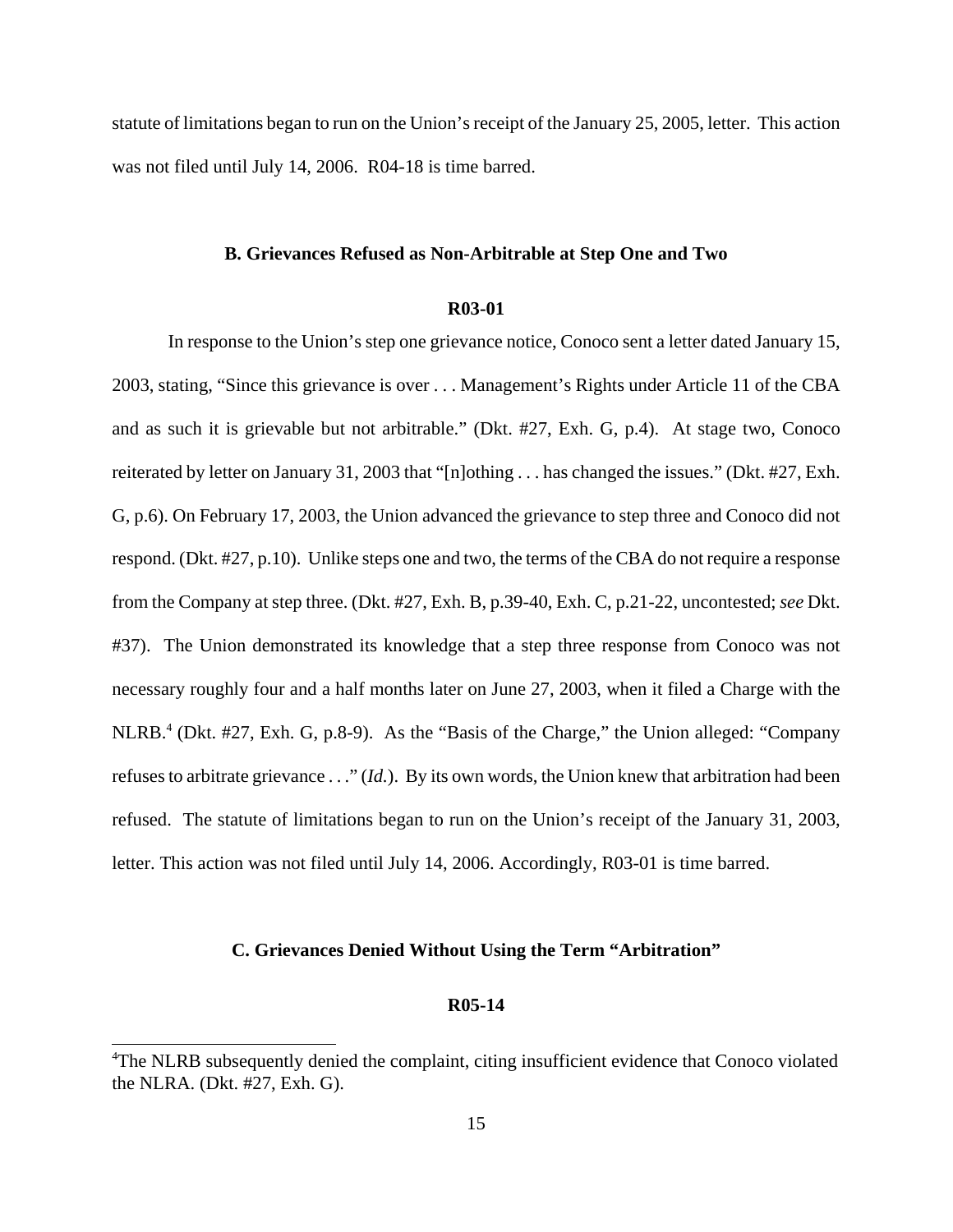Conoco denied the grievance at steps one and two by letters on June 21, 2005, and July 1, 2005. (Dkt. #27, Exh. L, p.4,8). Both letters stated that the grievances were denied as arising under Article 11 without using the word "arbitration." (*Id.*). Nonetheless, both parties agree that Article 11 Management's Rights issues are not subject to arbitration under the terms of the CBA. (Dkt. #27, p.7-8, Dkt. #37, p.2). On July 14, 2005, the Union sent a request to arbitrate at step three, but this time Conoco did not respond. (Dkt. #27, p.25).

To refuse arbitration clearly, Conoco need not use any magical or talismanic words. *See Diamond*, 15 F.Supp.2d at 289; *Coca-Cola*, 114 Fed. App'x. at 141-42. Again, the parties are in agreement that under the CBA Article 11 Management's Rights issues are not arbitrable. (Dkt. #27, p.7-8, Dkt. #37, p.2). When the grievance was denied as arising under Article 11, the Union does not dispute that it knew the implication of that denial: Conoco was claiming that the grievance was not arbitrable. Conoco told the Union twice that the grievance was governed by the Article 11 Management's Rights clause. The Union cannot realistically claim that it did not have clear knowledge that Conoco did not intend to arbitrate the dispute even after Conoco did not respond to the step three submission for arbitration. In R3-01, discussed supra, the union waited only approximately four and a half months after receiving no response to its step three arbitration submission to file a complaint with the NLRB that Conoco had refused to arbitrate. Because the terms of the contract do not require a response to a submission to arbitration at step three, and because the Union demonstrated by its actions in R3-01 that it knew Conoco had refused to arbitrate without ever responding at step three, the Union cannot now successfully claim that Conoco had not clearly refused to arbitrate on these grounds. The Union waited exactly one year from submitting this grievance to arbitration before filing the instant lawsuit; it knew and/or had reason to know (as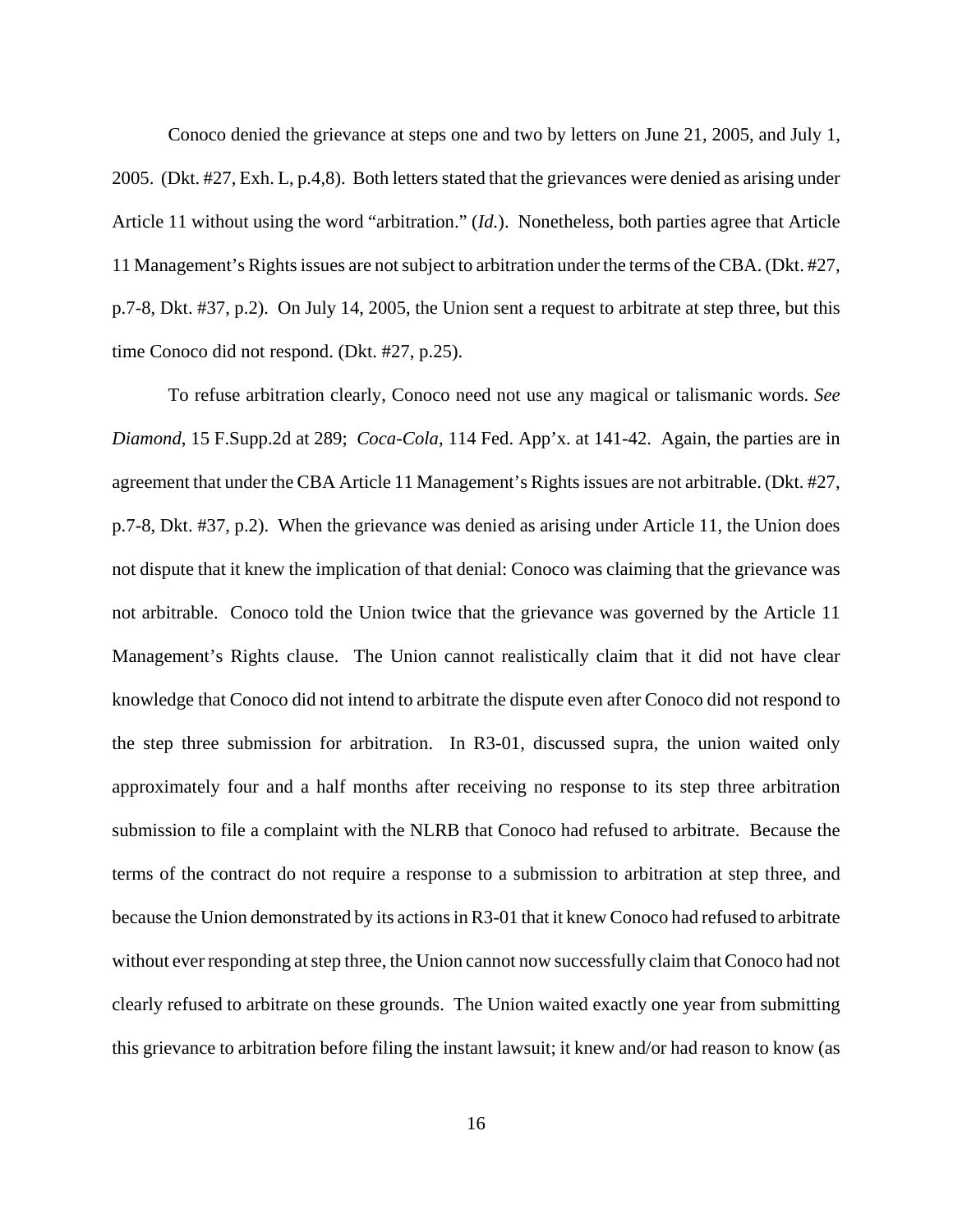evidenced by its NLRB complaint) that Conoco had refused to arbitrate long before it filed its complaint in this action. Thus, although Conoco did not use the term "arbitrate," under the specific facts of this case, given the language of the CBA and the history of behavior between the parties, Conoco clearly refused to arbitrate when it communicated to the Union that this grievance was governed by Article 11 of the CBA.

Relying on *Unisource* and *Bell Telephone*, the Union argues that "[a] cause of action to compel arbitration 'accrues when the grievance procedure is exhausted or otherwise breaks down to the employee's disadvantage[.]'" 157 F.Supp. 2d at 1082-83 (quoting *Cook v. Columbian Chem.*  $Co.$ , 997 F.2d 1239, 1241 (8th Cir.1993)).<sup>5</sup> The Court has previously discussed, supra, why the "clear refusal" rule should guide the inquiry in this case. However, even if the rule from *Unisource* is applied, the claim is time barred. Because the CBAs do not require a response at step three, the grievance process should be considered exhausted when the Union moved for arbitration, or at the latest when Conoco did not respond within a reasonable period of time thereafter. The Union moved for arbitration on June 14, 2005, a full year before filing this law suit and well outside the six month statute of limitations. The grievance procedure also "[broke] down to the [union's] disadvantage," at the latest, when Conoco did not respond to the Union's step three submission for arbitration. Finally, the Union would have to have known, as it did before in R03-01, that when Conoco had

<sup>5</sup>These cases can also be distinguished on their facts. For example, in *Unisource*, the company sent a letter refusing arbitration at the arbitration step, allowing the court to attach a statute of limitations accrual date. *Unisource*, 157 F.Supp.2d at 1083. In the instant case, Conoco never sent a letter refusing to arbitrate R05-14 at the third step. *Unisource* was also a much closer case for timeliness, the difference in dates between the formal rejection of arbitration during the grievance process, and the rejection following a formal request for arbitration was only a few days, but those few days would have been the difference between being inside or outside the statute of limitations. In this case, the Union delayed an entire year between filing for arbitration at step three and filing this lawsuit. The facts of *Bell Telephone* are completely different from this case, and the legal analysis is substantively identical to that of *Unisource*, which is addressed supra. *See* 2006 WL 3408409, \*2.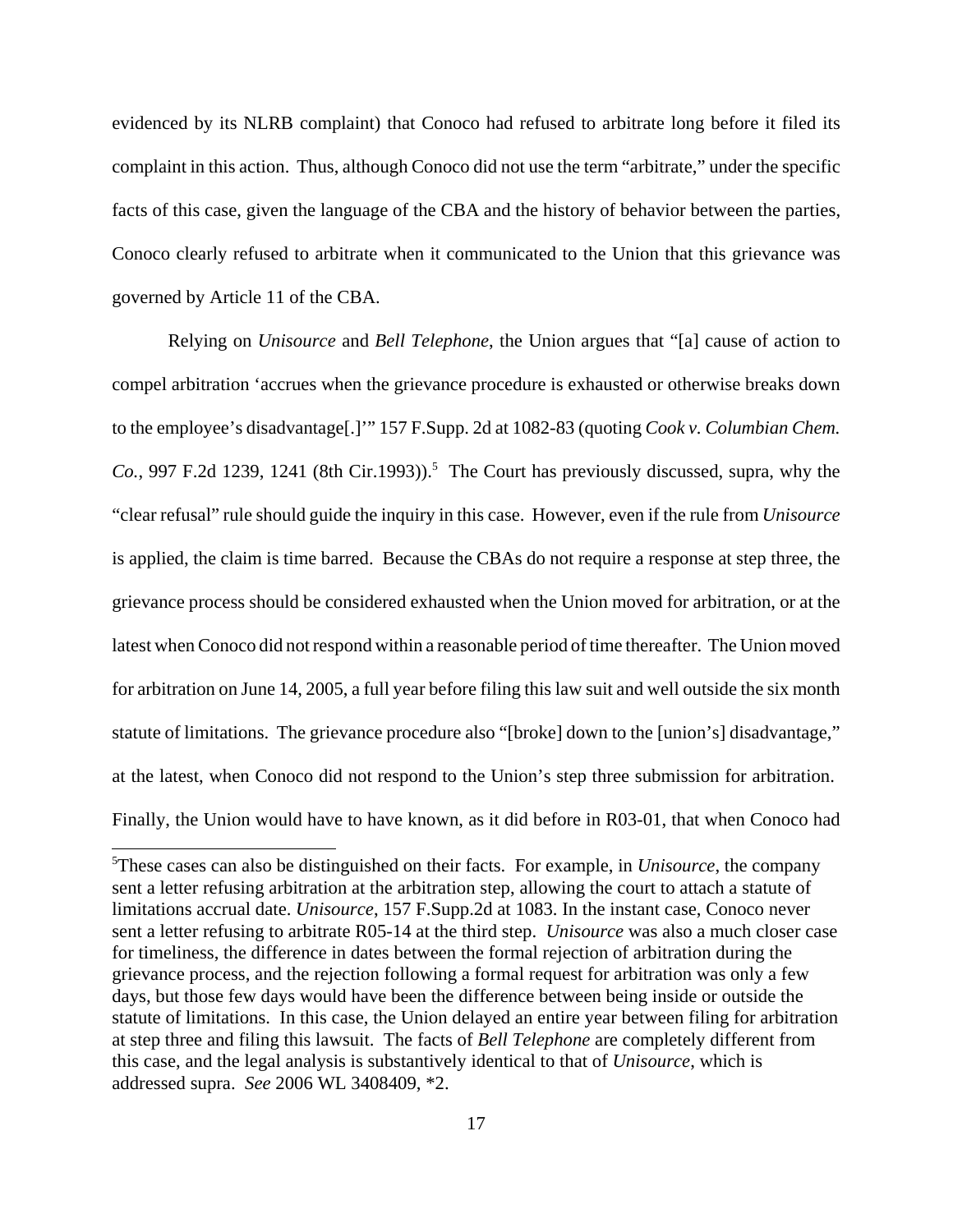previously denied the grievance and ignored the submission to arbitration, that this was a refusal to arbitrate or a break down of the grievance procedure. Even if the Union is given an extra four and a half months (the time it took them to file their NLRB complaint in R03-01) before they are considered to have known that arbitration had been denied for R05-14, this law suit was untimely by nearly two and a half months.

Without authority from the Tenth Circuit on this issue, this Court concludes the Fifth Circuit's analysis in *Coca-Cola* better fits this case. In *Coca-Cola*, the Fifth Circuit held the employer's position that it would not arbitrate was clear and unequivocal, even though the employer had not used the term "arbitrate," and even though the union had argued to the company that arbitration was not ripe under the parties' grievance and arbitration procedure. *Coca-Cola*, 114 Fed. App'x. at 139, 141. Given the undisputed material facts surrounding R05-14, including the clear undisputed language of the R-CBA, this Court concludes Conoco was clear and unequivocal in its position that R05-14 would not proceed to arbitration, and that its correspondence with the Union sufficiently articulated its position.

The six-month statute of limitations accrued on the Union's receipt of the July 1, 2005, letter articulating that the grievance arose under Article 11 of the CBA. Even under the Union's proposed rule, the grievance process must be viewed as having been exhausted on July 14, 2005, or having broken down at the latest some time in the four and a half months following July 14, 2005. This action was not filed until July 14, 2006. Thus, R05-14 is time barred under all proposed rules in this case.

#### **R03-14**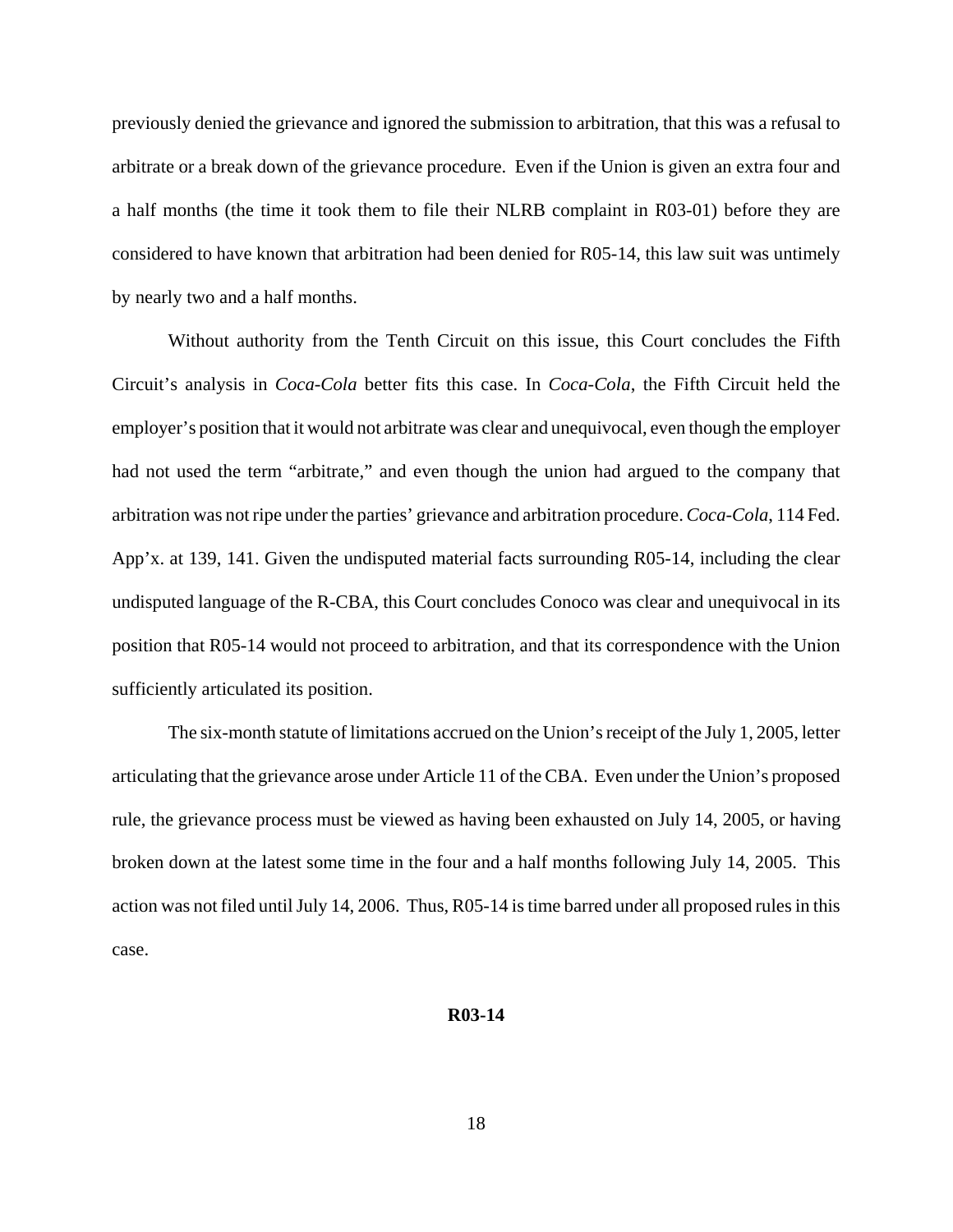On August 5, 2003, Conoco denied the step one grievance request as "untimely," among other reasons. In an August 15, 2003, letter responding to the Union's request to advance to step two of the grievance procedure, Conoco again denied the grievance stating "the grievance is not timely." (Dkt. #27, Exh. N, p.2, 4). Grievances which were not timely raised at step one cannot begin the three step process, and thus are not arbitrable. (Dkt. #27, Exh. B, p.39; Dkt. #27, p.7, undisputed; *see* Dkt. #37). Neither of Conoco's letters mentioned the term "arbitrate." On September 5, 2003, the union sent a formal request to arbitrate at step three, and Conoco did not respond. (Dkt. #27, Exh. N). The Union has submitted no evidence genuinely disputing Conoco's arguments and affidavit statements that Conoco never equivocated on its position. (See Dkt. #37). In letters dated June 7 and June 19, 2006, the Union acknowledged Conoco had denied arbitration on the basis of untimeliness. (Dkt. #37-3, p.2, 6).

When Conoco articulated its unwavering position that the grievance was untimely, its unequivocal refusal to arbitrate was clear. *See Coca-Cola*, 114 Fed.Appx. at 139, 141 ("We agree with the district court that when one party tells another that it has no viable cause of action because any claims that it might have had are now time-barred, that party has unequivocally refused to arbitrate," even though employer never used the term "arbitrate"). The employer does not need to use the term "arbitrate." *Coca-Cola*, 114 Fed.Appx. at 141 n.12 (quoting *In re Diamond D,* 15 F.Supp.2d at 289 ("Given the repeatedly stated public interest in a prompt resolution of labor disputes, this court believes that the unequivocal refusal standard does not turn on whether the party resisting arbitration . . . has uttered the magic words 'we refuse to arbitrate this dispute.'")). If the grievance was untimely, it could not even begin the three step process, so it was not arbitrable. (Dkt. #27, p.7). Thus, when Conoco communicated to the Union that the grievance was not timely, it was a clear refusal to arbitrate.